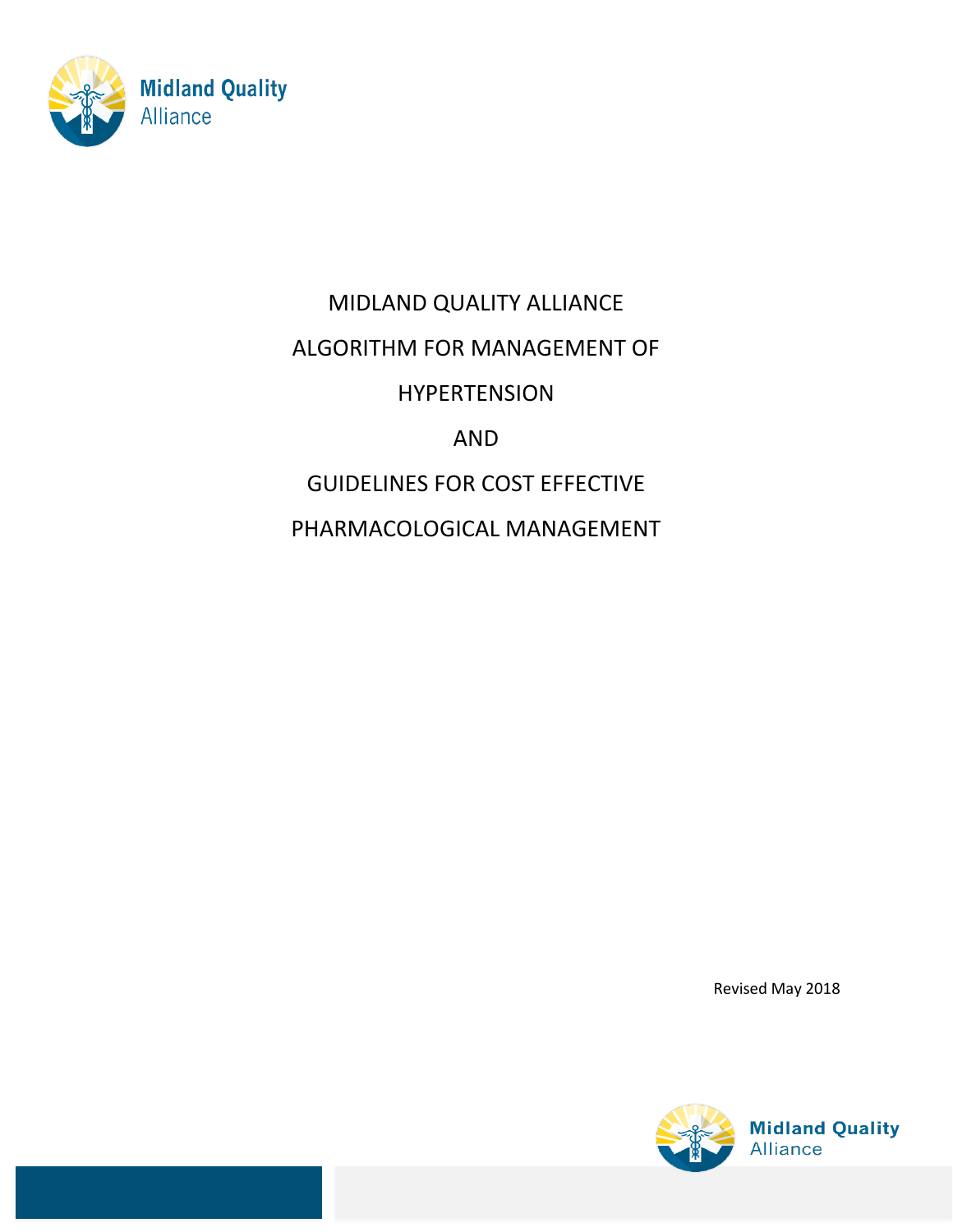### **Comparison of ACCF/AHA Stages of HF and NYHA Functional Classifications**

| <b>ACCF/AHA Stages of HF (38)</b> |                                                                                  | <b>NYHA Functional Classification (46)</b> |                                                                                                                              |  |
|-----------------------------------|----------------------------------------------------------------------------------|--------------------------------------------|------------------------------------------------------------------------------------------------------------------------------|--|
| A                                 | At high risk for HF but without<br>structural heart disease or symptoms<br>of HF | <b>None</b>                                |                                                                                                                              |  |
| в                                 | Structural heart disease but without<br>signs or symptoms of HF                  |                                            | No limitation of physical activity. Ordinary physical<br>activity does not cause symptoms of HF.                             |  |
| C.                                | Structural heart disease with prior or<br>current symptoms of HF                 | ł                                          | No limitation of physical activity. Ordinary physical<br>activity does not cause symptoms of HF.                             |  |
|                                   |                                                                                  | $\mathbf{I}$                               | Slight limitation of physical activity. Comfortable at<br>rest, but ordinary physical activity results in<br>symptoms of HF. |  |
|                                   |                                                                                  | $\mathbf{III}$                             | Marked limitation of physical activity. Comfortable at<br>rest, but less than ordinary activity causes symptoms<br>of HF.    |  |
|                                   |                                                                                  | IV                                         | Unable to carry on any physical activity without<br>symptoms of HF, or symptoms of HF at rest.                               |  |
| D                                 | Refractory HF requiring specialized<br>interventions                             | <b>IV</b>                                  | Unable to carry on any physical activity without<br>symptoms of HF, or symptoms of HF at rest.                               |  |

ACCF indicates American College of Cardiology Foundation; AHA, American Heart Association; HF, heart failure; and NYHA, New York Heart Association.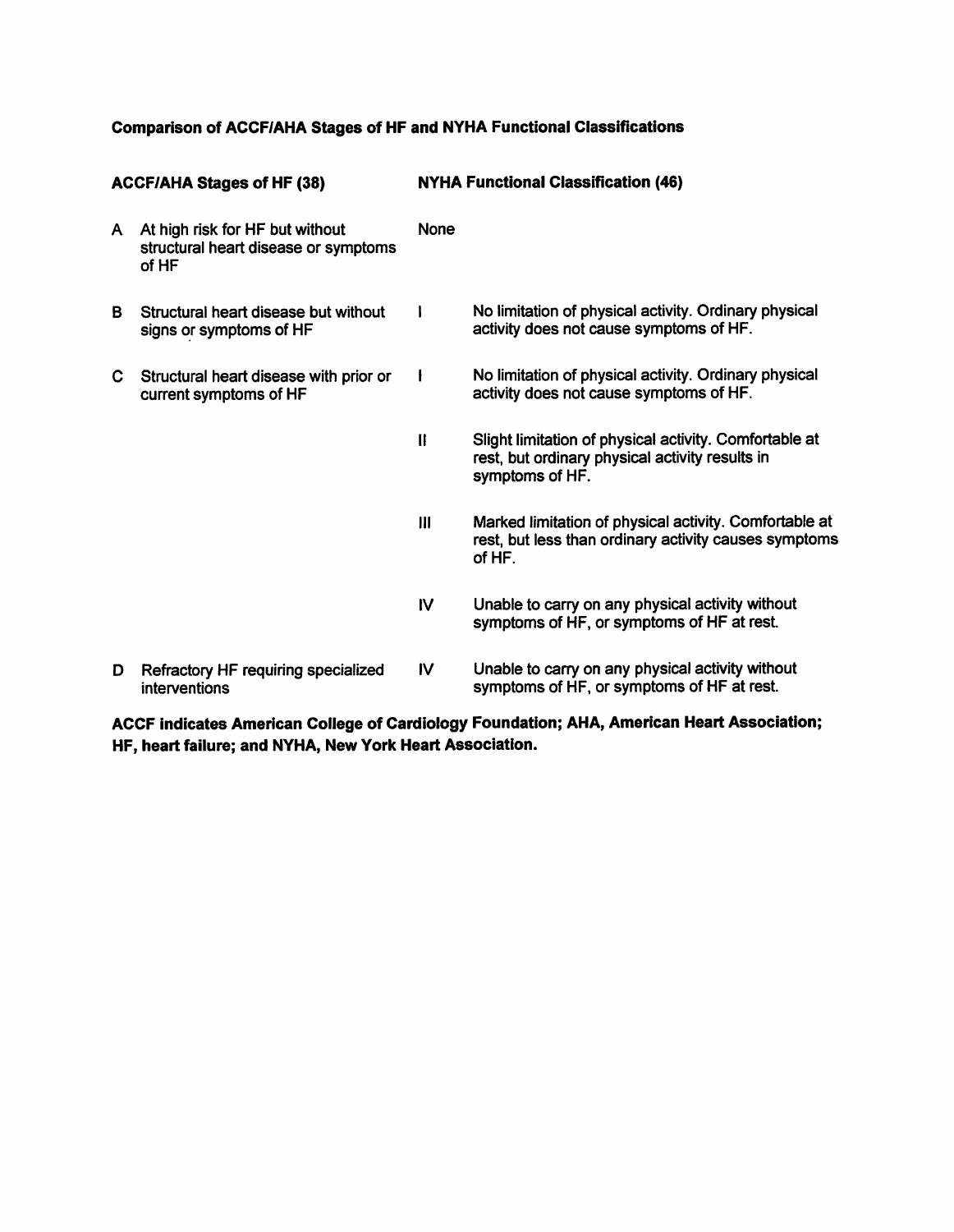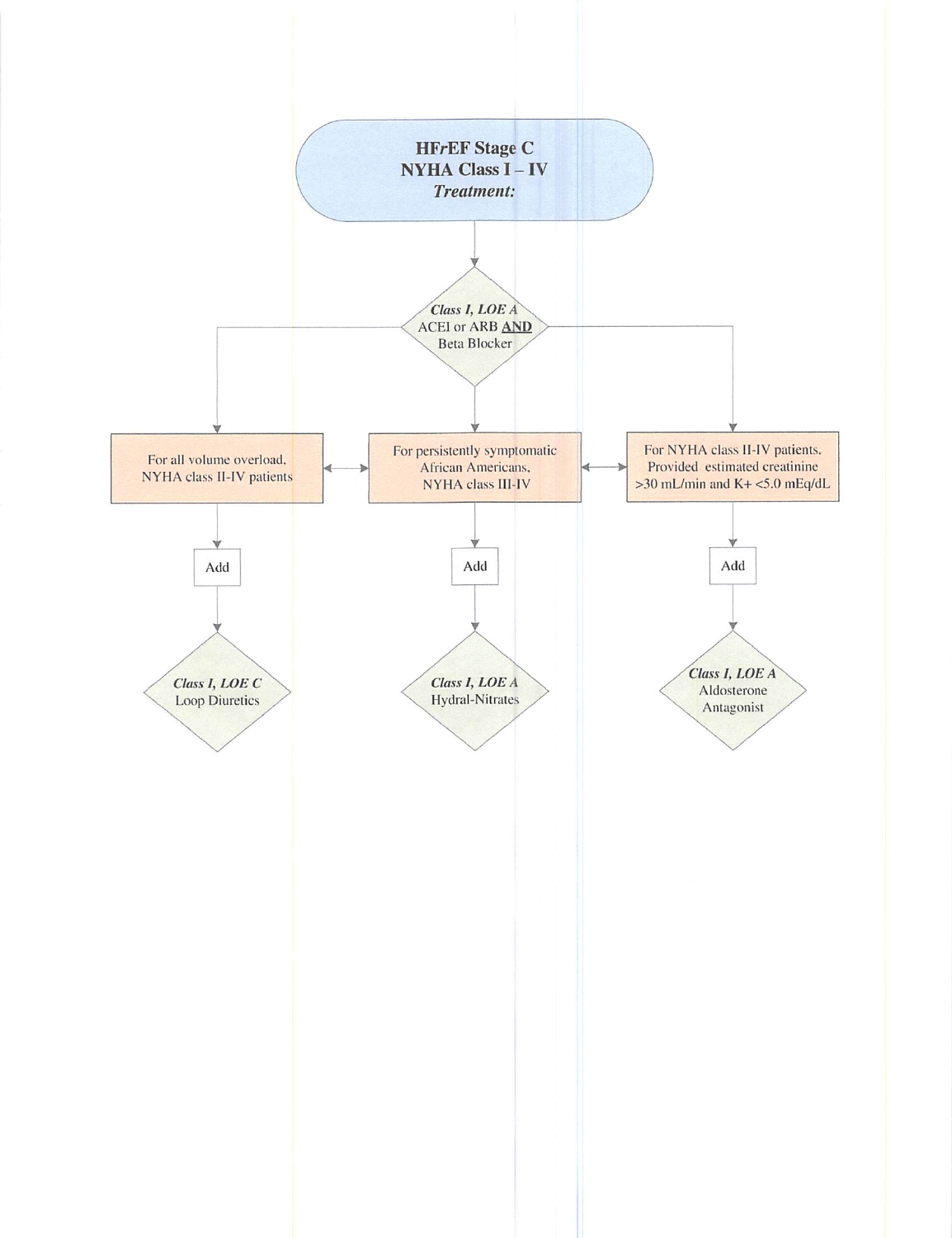### **MIDLAND HEALTHCARE ALLIANCE PREFERRED MEDICATIONS IN CHF**

**STEP ONE THERAPY (ACE inhibitor or ARB + Beta Blocker)**  $\mathbf{L}$ 

#### a) ACE inhibitors

Lisinopril (least expensive) \$  $< 5$  USD Fosinopril (less cough due to less bradykinin) \$\$ 5-25 USE

Ramipril (More potent, more effective in a few studies)  $$5 - 5-25$  USD

b) ARB (angiotensin receptor blockers)

Losartan (least expensive, but least potent)  $\frac{2}{5}$  <5 USD

Valsartan (Moderately potent) \$\$ 5-25 USD

Candesartan (More potent) \$\$\$ 25-100 USD

#### c) Beta blockers

Carvedilol (most effective in studies AND least expensive) \$ < 5 USD

Metoprolol succinate XL (once a day, more chronotropic, if rate needs slowing) \$\$ 5-25 USD

d) ARNI (arb+neprolysin inhibitor) This can be considered instead of ACE or ARB.  $$$ \$\$\$\$ >500 USD

#### STEP TWO THERAPY (add on to above) **II.**

a) Diuretic (improves CHF symptoms but does not affect mortality) Furosemide \$  $<$ 5 USD Bumetainide \$\$ 5-25 USD

### b) Aldosterone antagonist Spironolactone (improves mortality and LV remodeling)  $\frac{2}{5}$  <5 USD

### c) Hydralazine + nitrates

This should be considered for all African American patients due to demonstrated superior outcomes in these patients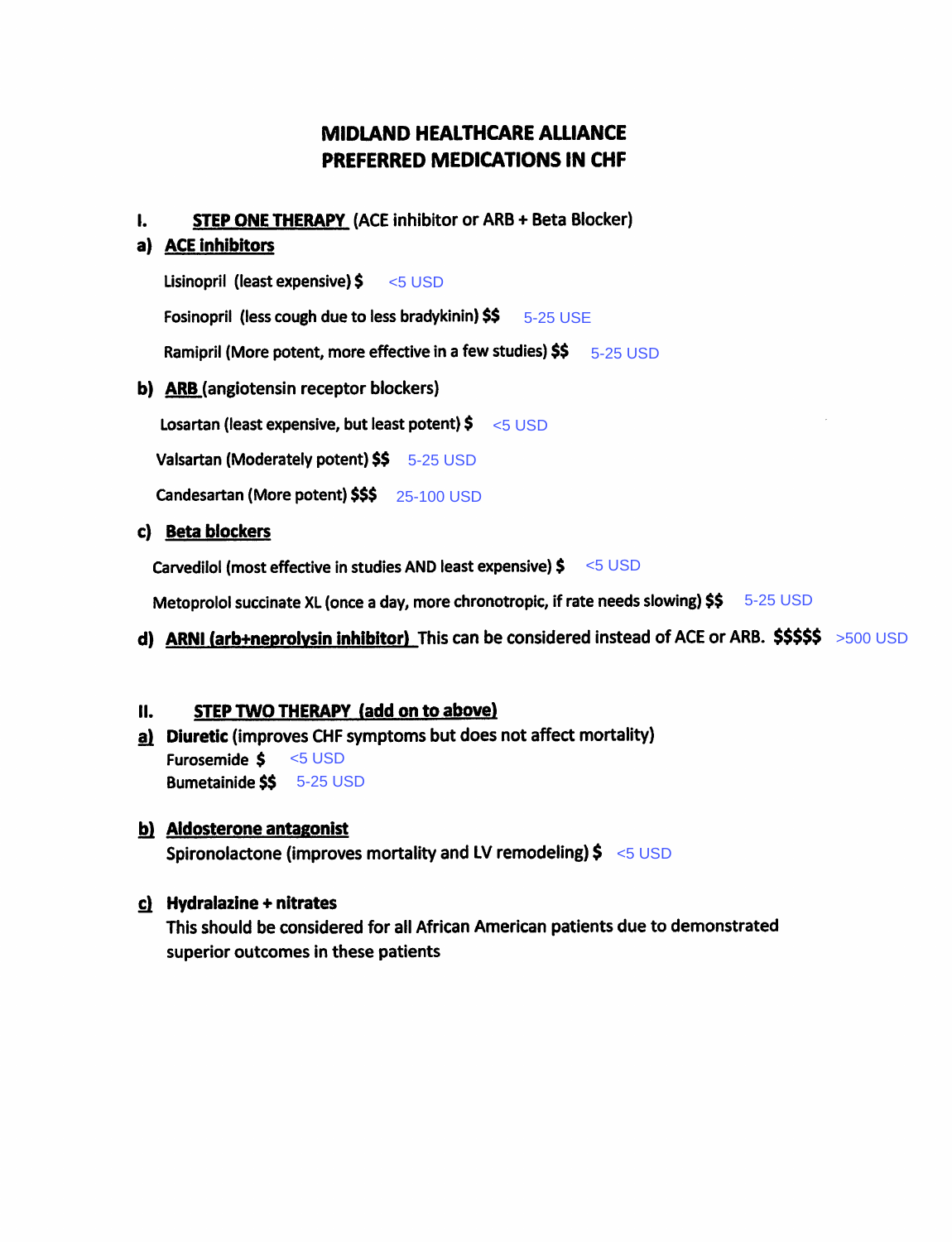#### **Hypertension**

| <b>Drug</b>                             | Dose Range (mtimated \$/30 days |              |  |  |
|-----------------------------------------|---------------------------------|--------------|--|--|
| <b>Thiazide/Thiazide-like Diuretics</b> |                                 |              |  |  |
| Chlorthalidone                          | 12.5-25                         | $$8-16$      |  |  |
| Hydrochlorothiazide                     | $25 - 50$                       | $$0.6-1.2$   |  |  |
| Indapamide                              | $1.25 - 2.5$                    | \$6.68       |  |  |
| Metolazone                              | $2.5 - 10$                      | \$50-114     |  |  |
| Ace-i                                   |                                 |              |  |  |
| Benazepril                              | 10-40                           | $$1.7-2.8$   |  |  |
| Captopril                               | 12.5-150                        | \$68-122     |  |  |
| Enalapril                               | $5 - 40$                        | \$14-28      |  |  |
| Fosinopril                              | 10-40                           | $$4-8$       |  |  |
| Lisinopril                              | 10-40                           | $$0.8-1.6$   |  |  |
| Moexipril                               | $7.5 - 30$                      | \$19-47      |  |  |
| Perindopril                             | $4 - 16$                        | \$20-40      |  |  |
| Quinapril                               | 10-80                           | $$3.3 - 6.6$ |  |  |
| Ramipril                                | $2.5 - 10$                      | $$3-6$       |  |  |
| Trandolapril                            | $1 - 4$                         | $$9-18$      |  |  |
| <b>ARBs</b>                             |                                 |              |  |  |
| Azilsartan                              | 40-80                           | \$161-175    |  |  |
| Candesartan                             | 8-32                            | \$53-106     |  |  |
| Eprosartan                              | 600-800                         | \$70.50      |  |  |
| Irbesartan                              | 150-300                         | $$4.5-6$     |  |  |
| Losartan                                | 50-100                          | $$1.1-3.3$   |  |  |
| Olmesartan                              | 20-40                           | $$4-5.3$     |  |  |
| Telmisartan                             | 20-80                           | $$8-10$      |  |  |
| Valsartan                               | 80-320                          | $$6.6-10$    |  |  |
| <b>CCB-dihydrophyridines</b>            |                                 |              |  |  |
| Amlodipine                              | $2.5 - 10$                      | $$0.35-0.5$  |  |  |
| Felodipine                              | $5 - 10$                        | $$14-16$     |  |  |
| Isradipine                              | $5 - 10$                        | \$31-62      |  |  |
| Nicardipine SR                          | $5 - 20$                        | \$38         |  |  |
| Nifedipine LA                           | 60-120                          | $$8.4-16.8$  |  |  |
| Nisoldipine                             | 30-90                           | n/a          |  |  |
| <b>CCB-nondihydrophyridines</b>         |                                 |              |  |  |
| Diltiazem SR                            | 180-360                         | \$10-20      |  |  |
| Diltiazem ER                            | 120-480                         | \$7.5-30     |  |  |
| Verapamil IR                            | 40-80                           | $$0.5-1$     |  |  |
| Verapamil SR                            | 120-480                         | $$4-8$       |  |  |
| Verapamil-delayed onset ER              | 100-480                         | $$8-12$      |  |  |
| <b>Diuretics-loop</b>                   |                                 |              |  |  |
| Bumetanide                              | $0.5 - 4$                       | \$15-51      |  |  |